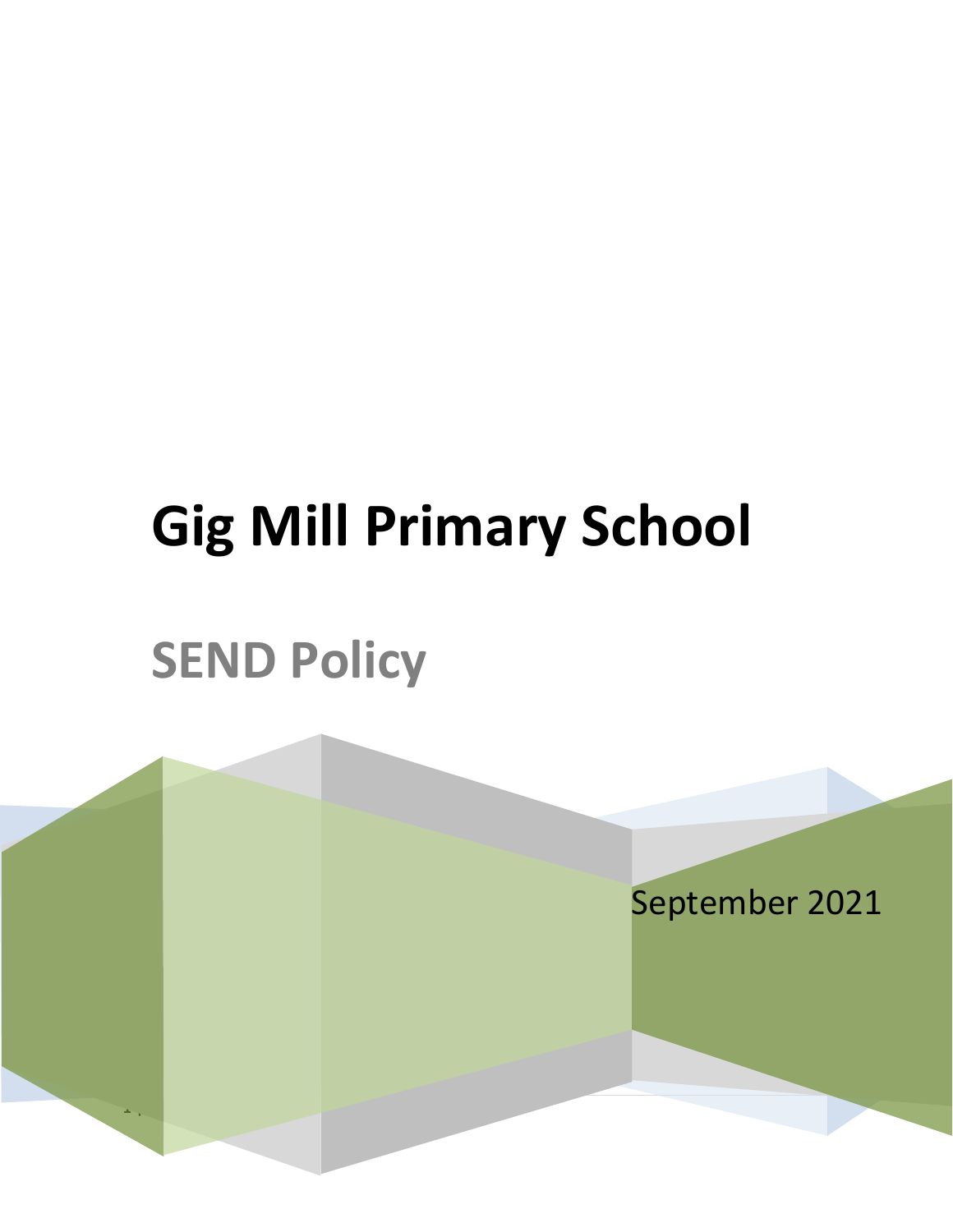### **Special Educational Needs and Disability (SEND) Policy 2021**

Key people relating to this policy:

**Head Teacher:** Mrs Angela Hannaway

**SENCo and Inclusion Leader:** Mrs Alison Suchomski (National Award for SENCO)

**School Governor with SEND responsibility**: Mr Dominic Edgar

**Designated Teacher with Specific Safeguarding Responsibility:** Mrs Angela Hannaway, Mrs Alison Suchomski, Mrs Garratt and Mrs Powell

**Designated Teacher for Looked After Children**: Mrs Alison Suchomski

#### **All teaching and support staff**

#### **Mission Statement**

At Gig Mill School we recognise that every child is an individual with particular educational needs and abilities. We are committed to offering an inclusive curriculum to ensure the best possible outcomes for all our children, whatever their needs or abilities.

Our educational aims for children with special educational needs and /or disability (SEND) are the same as those for all children in school. Special educational needs may be experienced throughout, or at any time during their school career. We believe at Gig Mill Primary School that every teacher is a teacher of every child, including SEND.

#### **Aims**

We aim to provide every child with access to a broad and balanced education. This includes the delivery of the National Curriculum (2014), in line with the Special Educational Needs Code of Practice 0-25 Guidance (2014).

- To ensure that the educational needs of all pupils are met.
- To ensure the aspirations and expectations of all pupils with SEND are high.
- To provide equal opportunities for all.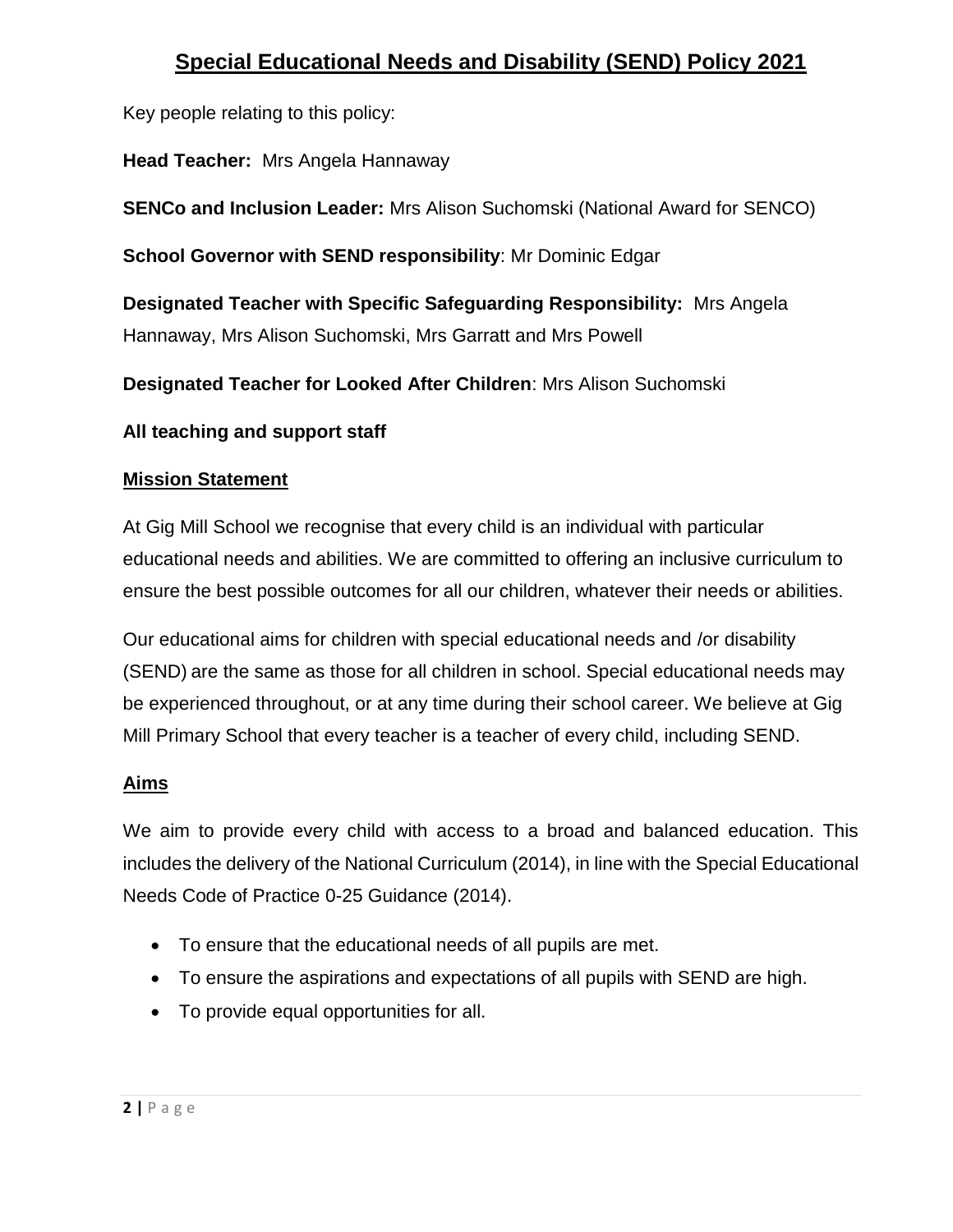#### **Objectives**

- Monitor the progress of all pupils in order to aid the identification of pupils with SEND. Ongoing monitoring of those pupils with SEND by their teachers will help to ensure that they are able to reach their full potential.
- Staff members seek to identify the needs of pupils with SEND as early as possible.
- Make appropriate provision to overcome all barriers to learning and ensure pupils with SEND have full access to the National Curriculum.
- Work with parents to gain a better understanding of their child, and involve them in all stages of their child's education. This includes supporting them in terms of understanding SEND procedures and practices and providing regular feedback on their child's progress.
- Work to provide expert support and advice to support children's specific SEND needs.
- Create a school environment where pupils can contribute to their own learning. This means encouraging relationships with adults in school where pupils feel safe to voice their opinions of their own needs, and carefully monitoring the progress of all pupils at regular intervals.

#### **Identification of Pupil Needs**

At Gig Mill School we adopt the definition of SEND as stated in the Special Educational Need Code of Practice 0-25 Guidance (2014).

A child or young person has SEND if they have a learning difficulty or disability which calls for special educational provision to be made for him or her.

A child of compulsory school age or a young person has a learning difficulty or disability if he or she:

• has a significantly greater difficulty in learning than the majority of others of the same age,

Or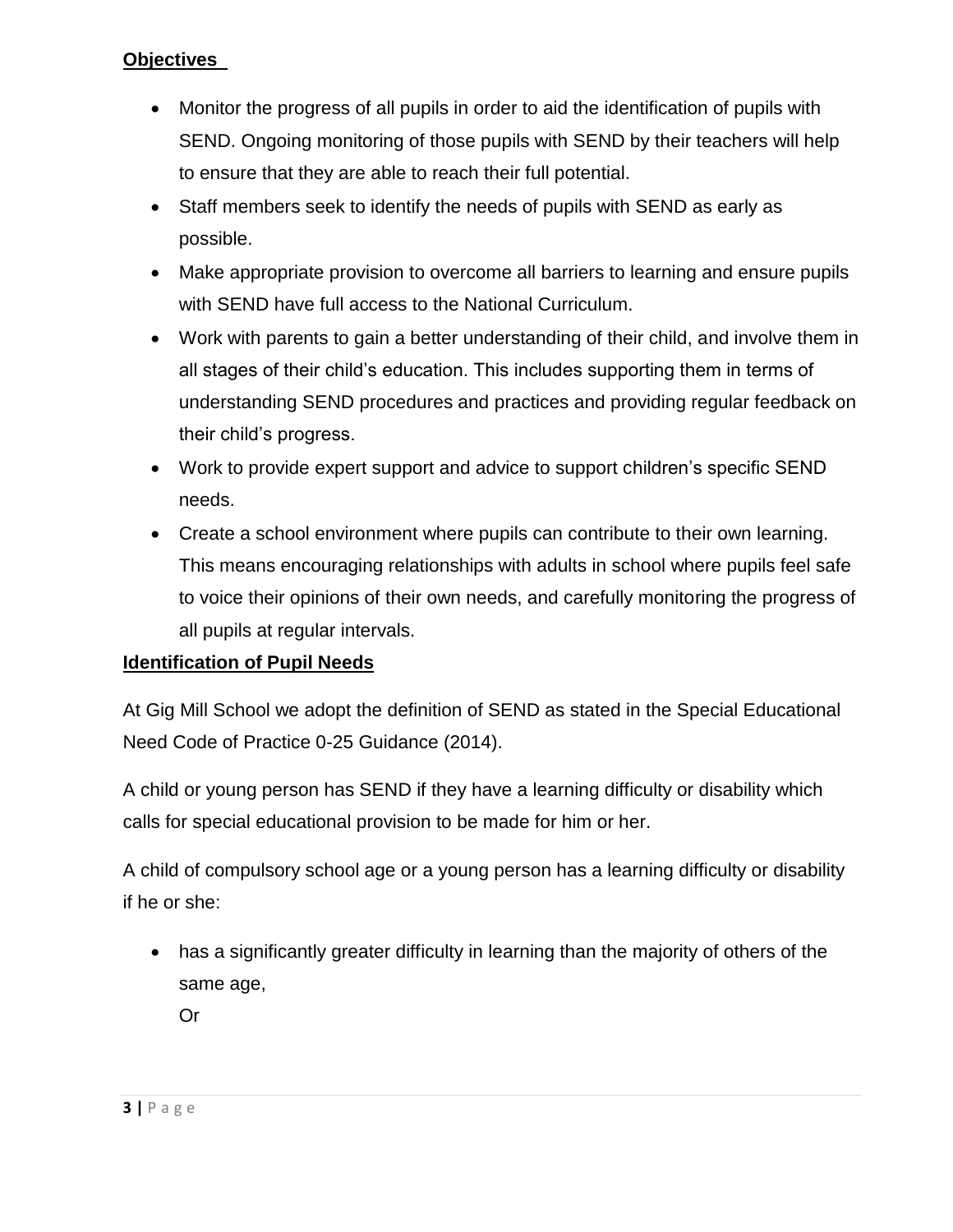• has a disability which prevents or hinders him or her from making use of facilities of a kind generally provided for others of the same age in mainstream schools or mainstream post-16 institutions

For children aged two or more, special educational provision is educational or training provision that is additional to or different from that made generally for other children or young people of the same age by mainstream schools, maintained nursery schools, mainstream post-16 institutions or by relevant early years providers.

Pupils with SEND may have needs in one or more of the following areas:

- communication and interaction
- cognition and learning
- social, emotional and mental health
- sensory and/or physical needs

Many children and young people who have SEND may have a disability under the Equality Act 2010 – that is '…a physical or mental impairment which has a long-term and substantial adverse effect on their ability to carry out normal day-to-day activities'. This definition includes sensory impairments such as those affecting sight or hearing, and long-term health conditions.

Within school, pupils with SEND are identified on the school SEND overview so that provision to meet their needs can be routinely planned for.

There are other factors, which may not mean the pupil has SEND, which impact upon progress and attainment. These include:

- Disability (the Code of Practice outlines that 'reasonable adjustment' duty for all schools provided under current Disability Equality legislation – these alone do not constitute SEND).
- Attendance and punctuality
- Health and welfare
- English as an additional language
- Being in receipt of pupil premium grant
- Being a looked after child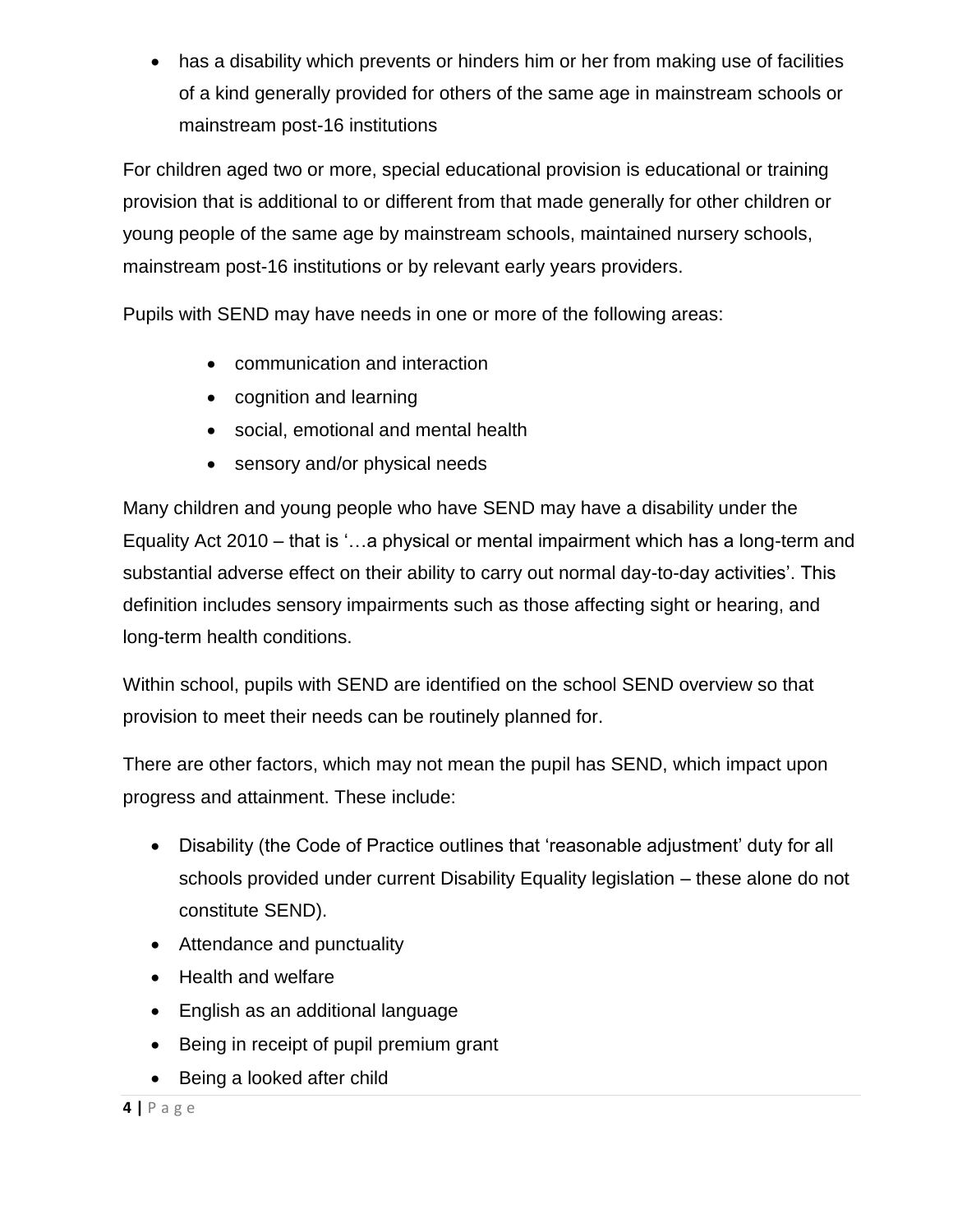• Being a child of serviceman/woman

#### **A Graduated Approach to SEND Support**

#### **Quality First Teaching**

At Gig Mill Primary School all teachers are expected to deliver high quality teaching that is differentiated and personalised to meet the individual needs of children.

The learning and attainment of all pupils is carefully monitored on a regular basis by the class teacher and senior leadership team. Any pupils who are falling significantly outside of the range of expected academic achievement will be identified as a cause for concern and they will be more closely monitored by staff in order to gauge their level of learning and possible difficulties.

The child's class teacher will take steps to provide differentiated learning opportunities that will aid the pupil's academic progression.

Parents will be informed fully of every stage of their child's development and the circumstances under which they are being monitored through ongoing meetings. Parents are encouraged to share information and knowledge about their child with the school.

#### **SEND Support**

Where it is determined that a pupil does have SEND, parents will be formally advised of this and the pupil will be added to the SEND overview. The aim of formally identifying a pupil with SEND is to help school ensure that effective provision is put in place and so remove barriers to learning and facilitate progress from individual starting points.

The support provided by the school consists of a four part cycle:

• Assess • Plan • Do • Review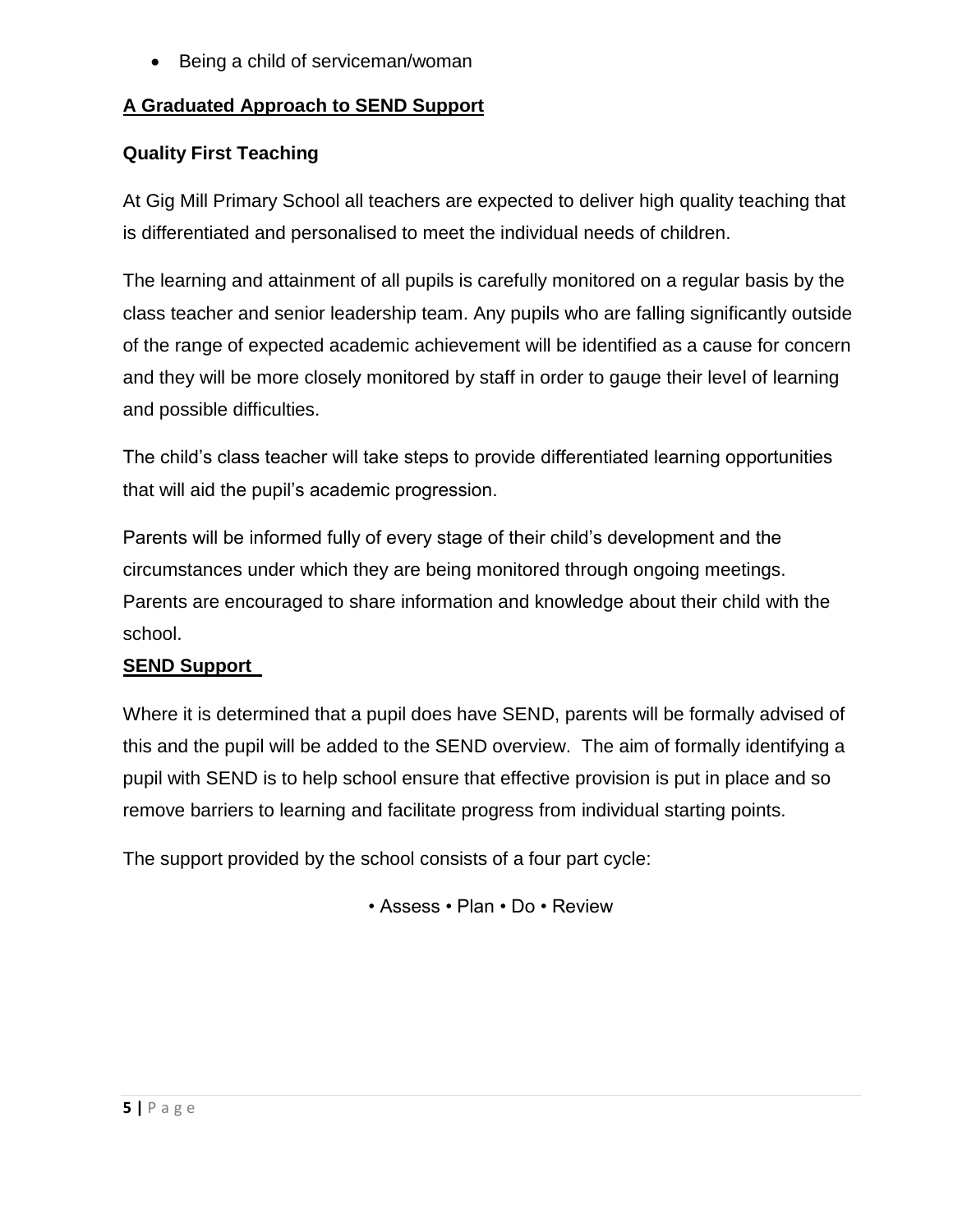

This is an ongoing cycle to enable the provision to be refined and revised as the understanding of the needs of the pupil grows. This cycle enables the identification of those interventions and strategies which are the most effective in supporting the pupil to achieve. This cycle will be implemented in consultation with parents and pupils on a termly basis.

#### **Assess**

This involves clearly analysing the pupil's needs using the class teacher's assessment and experience of working with the pupil, details of previous progress and attainment, comparisons with peers and national data, as well as the views of parents and pupils. Where relevant, advice from external support services will also be considered.

Where external support services are already involved their work will help inform the assessment of need. Where they are not involved they may be contacted, if this is felt to be appropriate, following discussion and agreement from parents.

#### **Plan**

Planning will involve consultation between the teacher, SENCO and parents to agree the provision, interventions and support that are required; the impact on progress and development that is expected and a clear date for review. Parental involvement within this is vital to reinforce learning and contribute to progress.

All those working with the pupil, including support staff will be informed of their individual needs, the support that is being provided, any particular teaching strategies/approaches that are being employed and the outcomes that are being sought.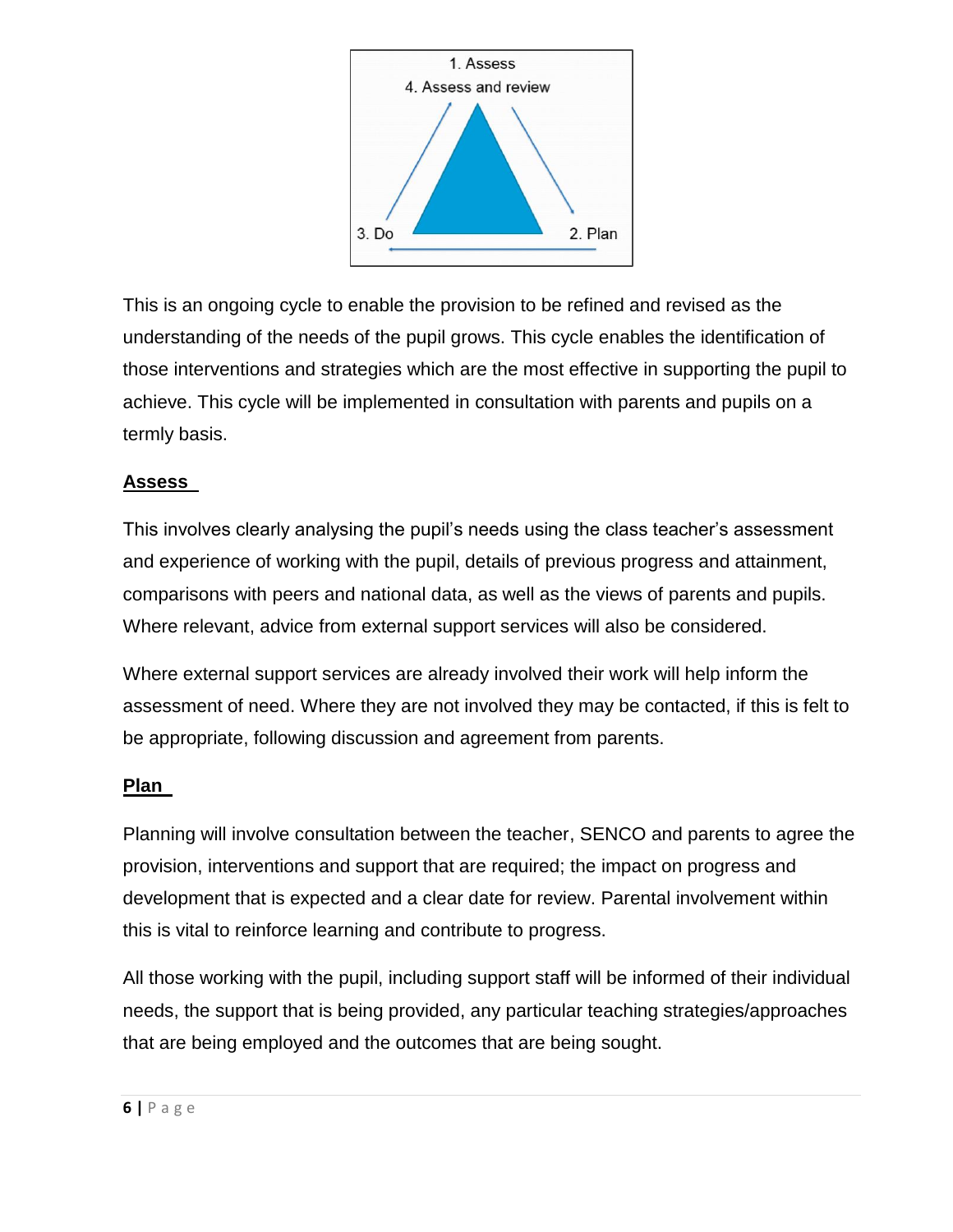The class teacher remains responsible for working with the child on a day-to-day basis. They will retain responsibility even where the interventions may involve group or one-toone teaching away from the main class teacher. They will work closely with teaching assistants to plan and assess the impact of support and interventions. The SENCO will provide support with further assessment of the pupil's strengths and weaknesses, problem solving and advising of the implementation of effective interventions.

#### **Review**

Reviews of a child's progress will be made regularly. The review process will evaluate the impact and quality of the support and interventions. It will also take account of the views of the pupil and their parents. The class teacher and SENCO, in consultation with the parents and pupil will revise the targets and provision based on the pupil's previous progress and development.

#### **Referral for an Education, Health and Care Plan**

If a child has lifelong or significant difficulties they may undergo a Statutory Assessment Process which is usually requested by the school but can be requested by a parent. This will occur where the complexity of need or a lack of clarity around the needs of the child are such that a multi-agency approach to assessing that need, to planning provision and identifying resources, is required.

The application for an Education, Health and Care Plan will combine information from a variety of sources including:

- Parents
- Teachers
- SENCO
- Social Care
- Health professionals
- Any other external services working with the child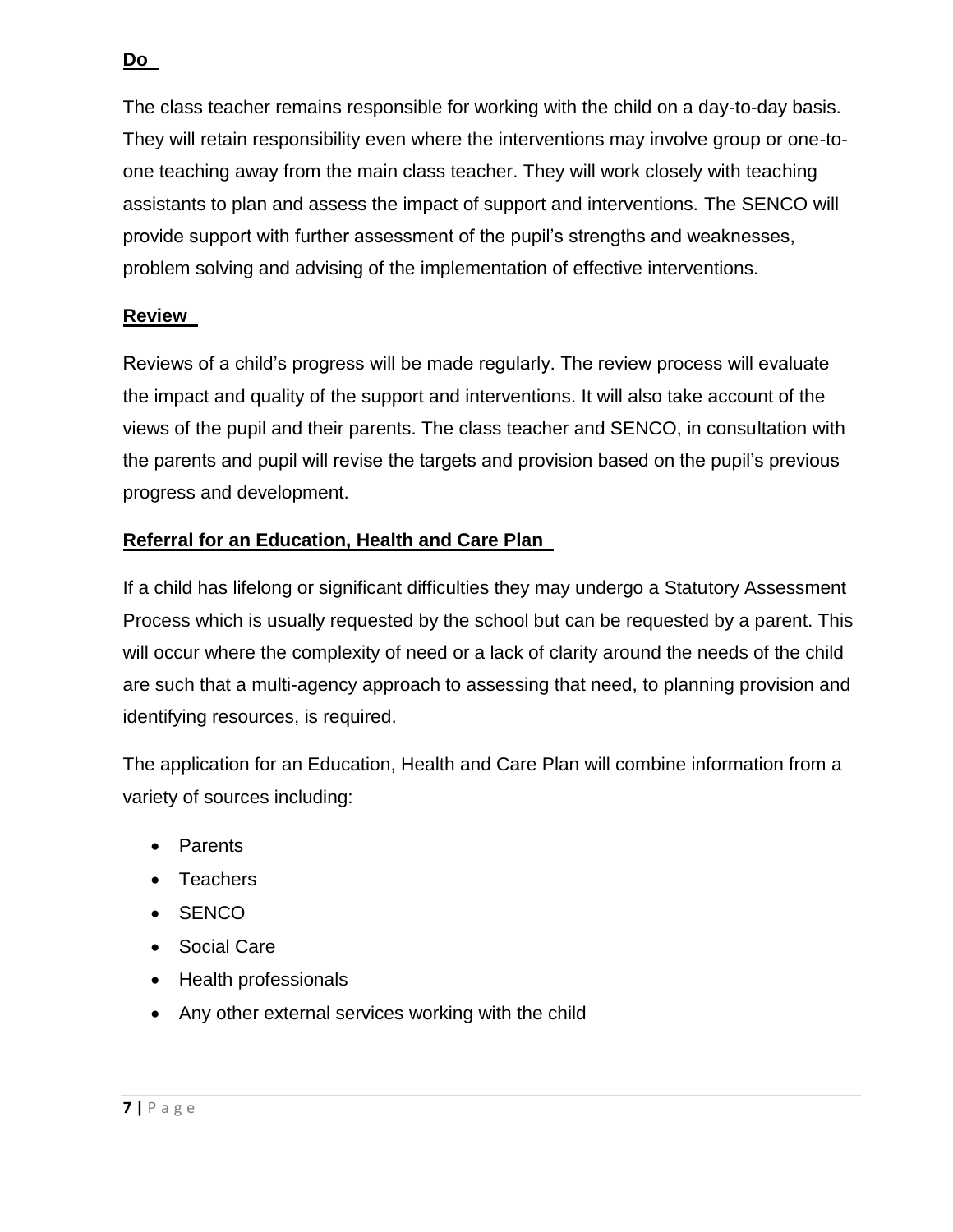Information will be gathered relating to the current provision provided, action points that have been taken, and the preliminary outcomes of targets set. A decision will be made by a group of people from education, health and social care about whether the child is eligible for an EHC Plan. Parents have the right to appeal against a decision not to initiate a statutory assessment leading to an EHC Plan.

Further information about EHC Plans can found via the SEND Local Offer:

#### <https://fis.dudley.gov.uk/localoffer/>

Or

By contacting Dudley Special Educational Needs and Disability Information, Advice and Support Service (SENDIASS) on:

01384 817373

#### **Education, Health and Care Plans (EHCP)**

Following Statutory Assessment, an EHCP will be provided by the relevant local authority, if it is decided that the child's needs are not being met by the support that is ordinarily available. The school and the child's parents will be involved developing and producing the plan.

Parents have the right to appeal against the content of the EHCP. They may also appeal against the school named in the Plan if it differs from their preferred choice.

Once the EHCP has been completed and agreed, it will be kept as part of the pupil's formal record and reviewed at least annually by staff, parents and the pupil. The annual review enables provision for the pupil to be evaluated and, where appropriate, for changes to be put in place.

#### **Arrangements for coordinating SEND provision**

All staff can access:

- **SEND Policy**
- A copy of the SEND overview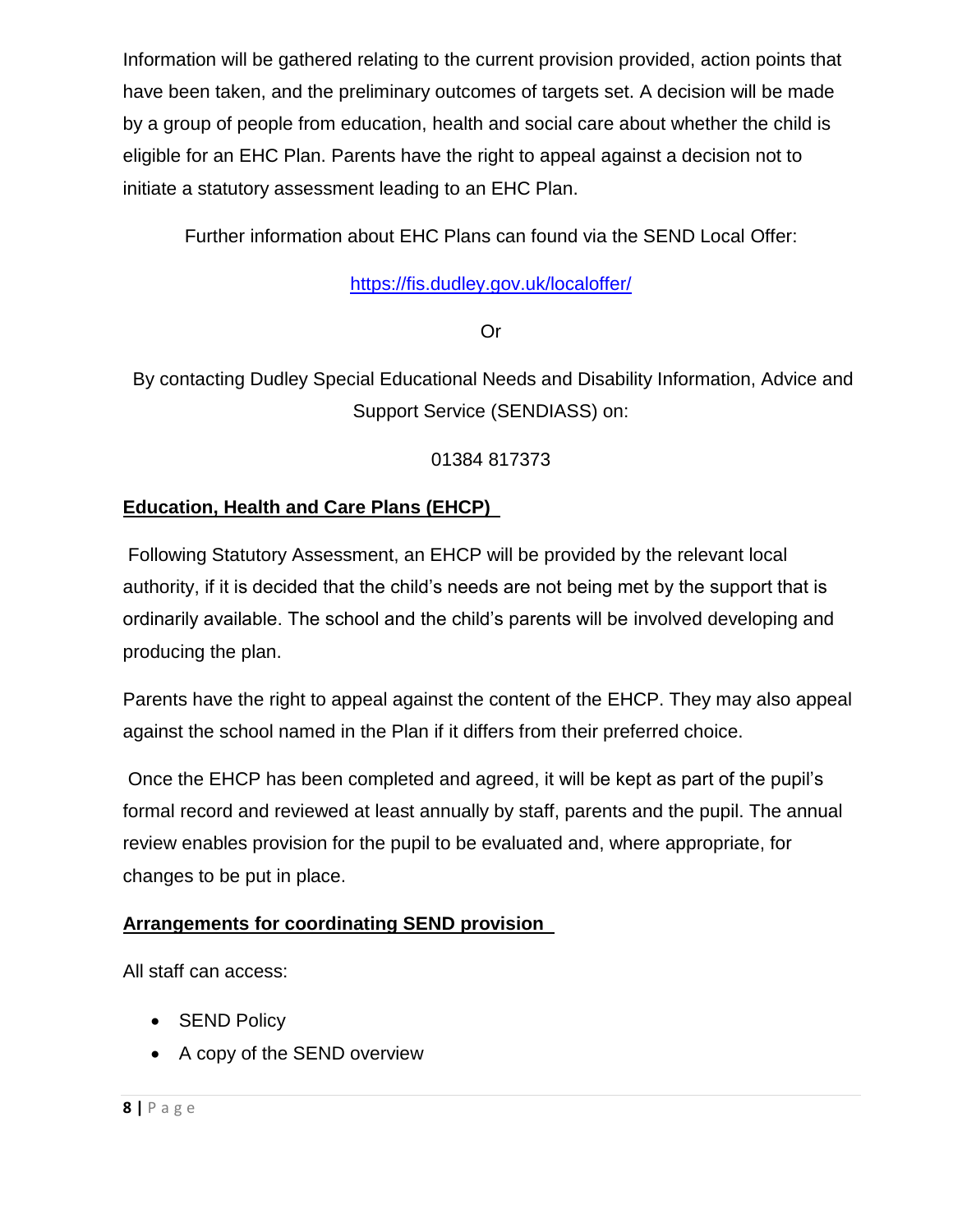- Guidance on identification of SEND in the Code of Practice
- Documentation linked to the Assess-Plan-Do-Review cycle for individual pupils
- Historical documentation relating to individual pupils
- Historical progress data relating to individual pupils
- Practical advice, teaching strategies, and information about types of special educational needs and disabilities
- Information available through Dudley's SEND Local Offer

In this way, every staff member will have complete and up-to-date information about all pupils with special needs and their requirements.

This policy is made accessible to all staff and parents in order to aid the effective coordination of the school's SEN provision.

#### **Admission and Inclusion Arrangements**

The school's admissions criteria does not discriminate against pupils with special education needs and/or disabilities, and its admissions policy has due regard for the guidance in the Code of Practice 0-25 Guidance (2014).

The school follows the current admissions criteria as laid down in the Dudley LA admissions guidelines, which is available to all parents.

Parents or carers seeking the admission of a pupil in receipt of a Statement of Special Educational Needs/EHCP must do so through the Dudley LA's SEN Team, who will arrange the appropriate consultation with the school's Governing Body regarding admission.

#### **Liaising with External Agencies**

External support services play an important part in helping the school identify, assess and make provision for pupils with SEND. Services which we may use include:

- The LA's specialist advisory services for children with learning difficulties (Learning Support Team)
- Language and communication difficulties (Speech & Language Support Service)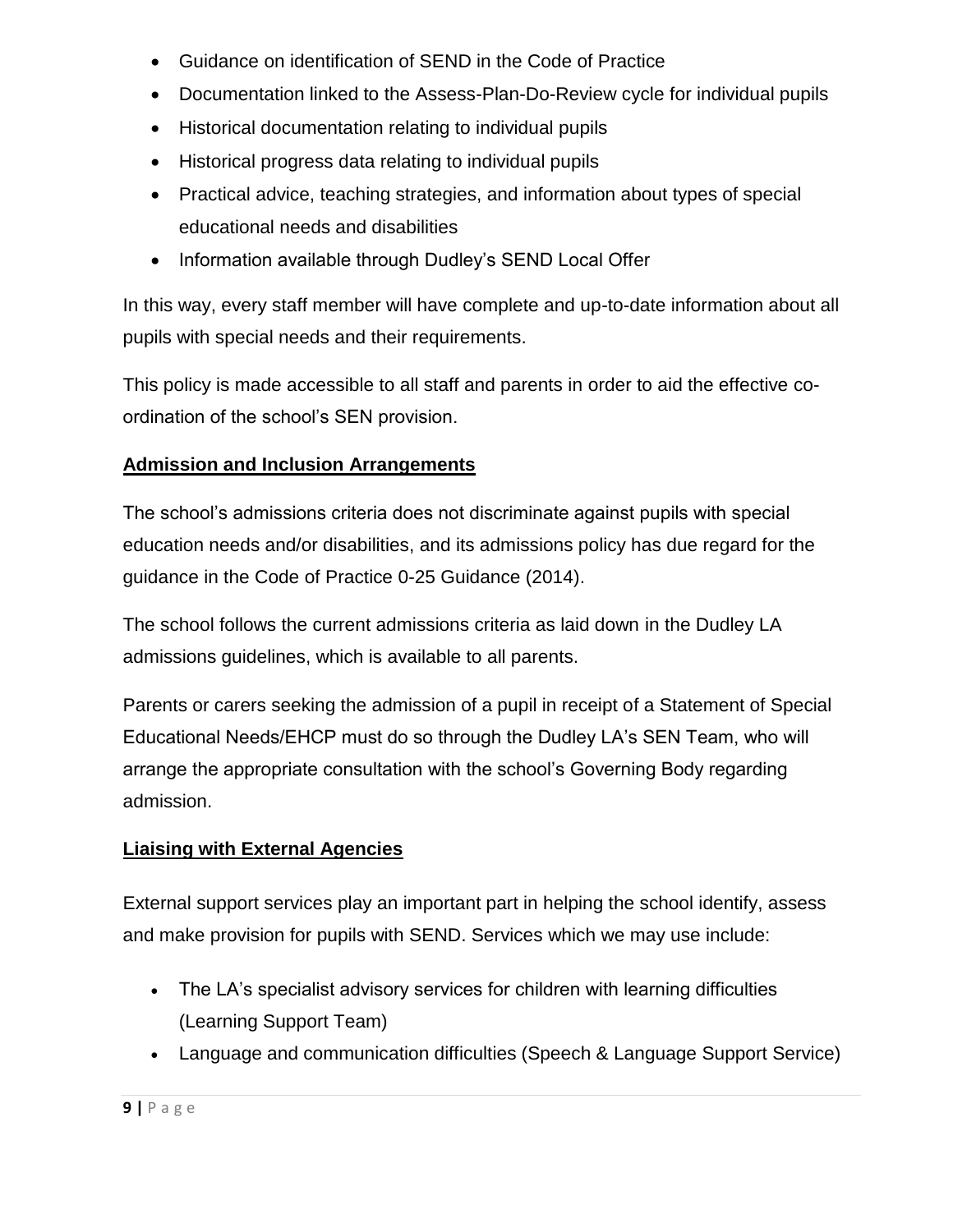- Behavioural, emotional and social difficulties (Sycamore Centre)
- Sensory impairments (PIMIS Physical Impairment and Medical Inclusion Service)
- Autistic spectrum (AS) (Autism Outreach)
- Educational Psychology Service
- Community Paediatrician
- Pre-school Special Needs Service (SEYS)
- Visual Impairment
- Hearing Impairment
- Home and Hospital (Cherry Tree)
- CAMHS- referrals must be made through a GP
- Physiotherapy
- Occupational Therapy
- Social Care
- Dudley Counselling

Referrals to these agencies will be made by the SENCO in discussion with the class teacher and will always be shared and agreed with parents/carers.

#### **Transition**

#### **Inter-School/Nursery to School Transfers**

Records are received from previous schools/year group and passed to class teachers and the SENCO. Where appropriate, further meetings between school and home may take place and an enhanced transition may be arranged.

#### **Transfer to Secondary School**

The class teachers in Year 6 have detailed discussions with secondary colleagues about all the pupils moving onto secondary school. In some cases the SENCO meets with Secondary SENCO's to discuss the Special Educational Needs of individual children moving to Year 7. All records are passed onto Secondary SENCO's. Where appropriate,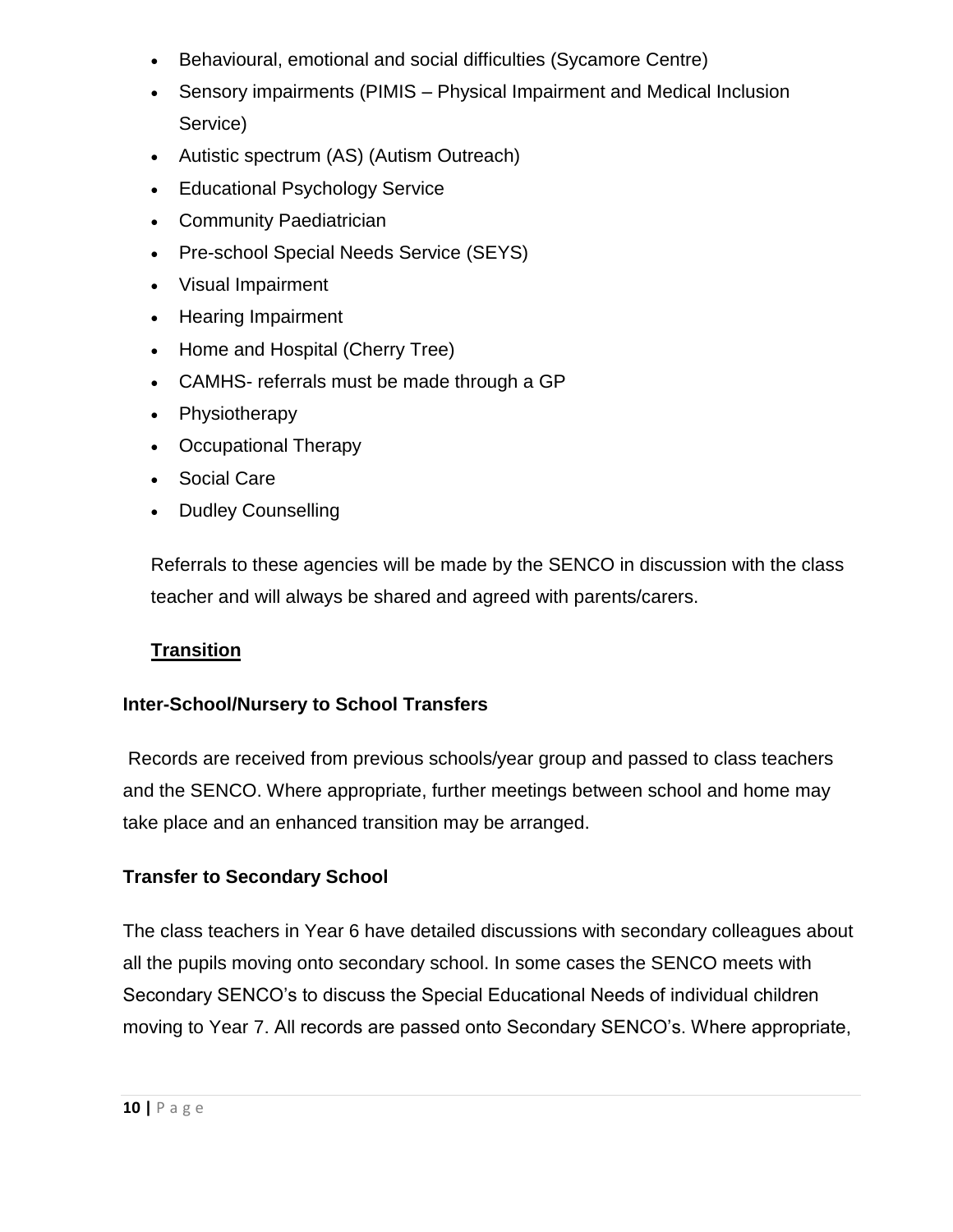further meetings between and home may take place and an enhanced transition may be arranged.

#### **Supporting Children with Medical Conditions**

The school recognises that pupils at school with medical conditions should be properly supported so that they have full access to education, including school trips and physical education. Some children with medical conditions may be disabled and where this is the case the school will comply with its duties under the Equality Act 2010.

Some children with medical conditions may also have an EHCP which brings together health and social care needs, therefore the guidelines in the SEND Code of Practice (2014) are followed.

#### **Training and Resources**

We aim to keep all school staff up to date with relevant training and developments in relation to the needs of pupils with SEND. The SENCO attends relevant SEND courses, including Dudley's SENCO network meetings, in order to keep up to date with Local and National updates in SEND.

We recognise the need to train all our staff on SEND issues and the SENCO, with the senior leadership team, ensures that training opportunities are matched to the school's development priorities.

All teachers and Support Staff undertake induction on taking up a post and this includes meeting with the SENCO to discuss the systems and structures in place regarding the school's SEND provision.

#### **Roles and Responsibilities**

#### **SEND Governor**

A member of the Governing body also takes a special interest in SEND, although the Governing Body as a whole is responsible for making provision for pupils with special educational needs.

**11 |** P a g e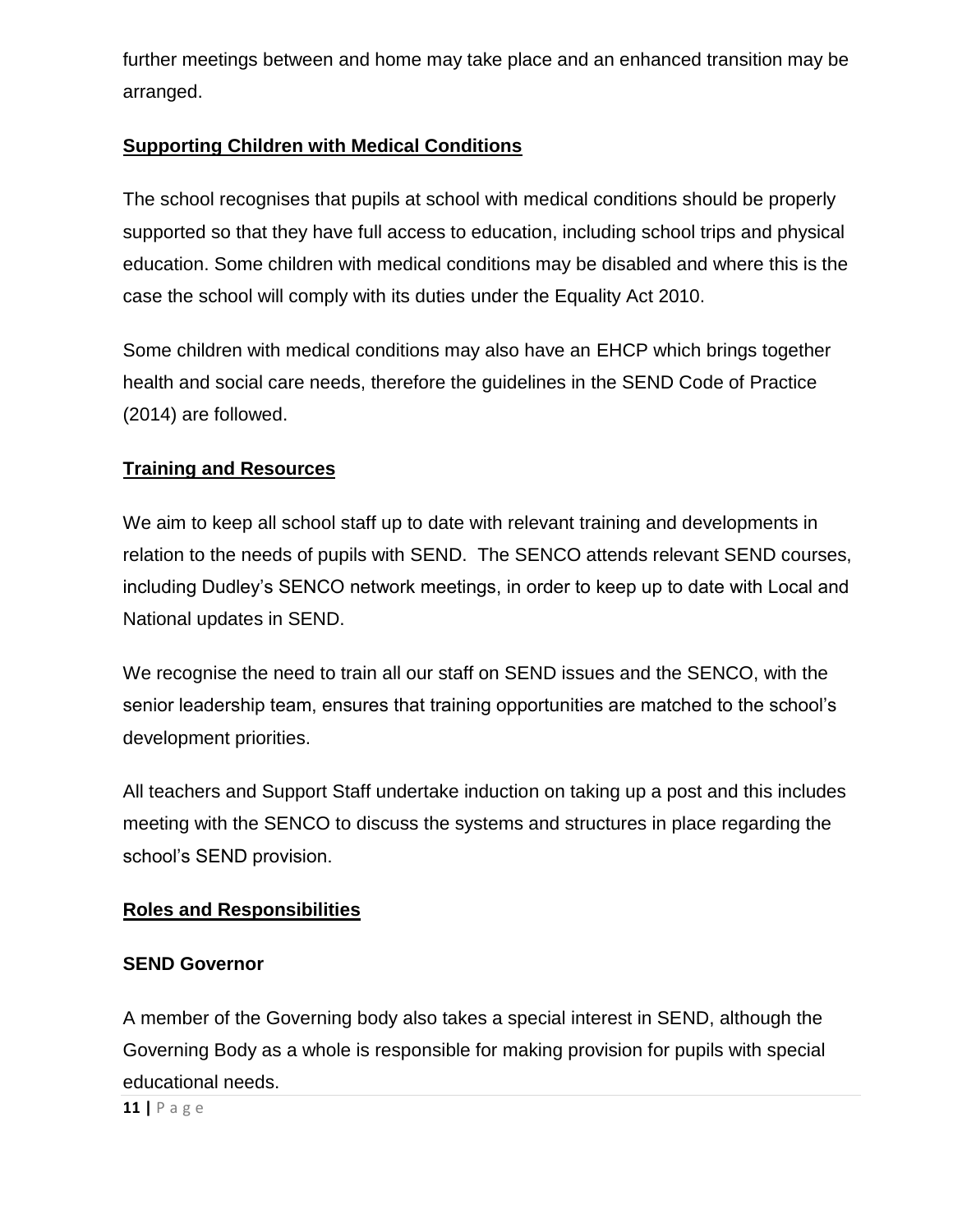#### **Day to day responsibility for SEND**

All mainstream schools must appoint a designated teacher; the Special Educational Needs Co-ordinator, who is responsible for the day-to-day operation of the school's SEND policy. He or she will co-ordinate provision for pupils with SEND and liaise with parents, staff and external agencies.

Class teachers have the responsible for the educational provision in place within the classroom for those learners with SEND. They are responsible for engaging parents in the assess-plan-do-review on a termly basis.

#### **Teaching Assistants (TAs)**

Our TAs work supporting identified children. This enables us to offer small group support to those children with higher levels of need. Their work is carried out under the direction of the class teacher, SENCO and/or external agencies. This may also involve working with children in intervention groups outside of normal classroom timetables. Our intervention programmes including Fischer Family Trust, Better Reading Partnership, Nucmion, amongst others.

TAs works closely with the SENCO and the class teachers to plan for the provision for children with SEND within the school. They help to collate and record information required on the pupil's progress.

TAs provide support for children with social, emotional or behavioural difficulties. They provide a safe and secure environment for children to talk to an adult, particularly for those children who have low self-esteem, poor social skills or feel differently from their peers.

#### **Accessibility**

The school complies with all the relevant accessibility requirements. Please see the school accessibility plan for more details.